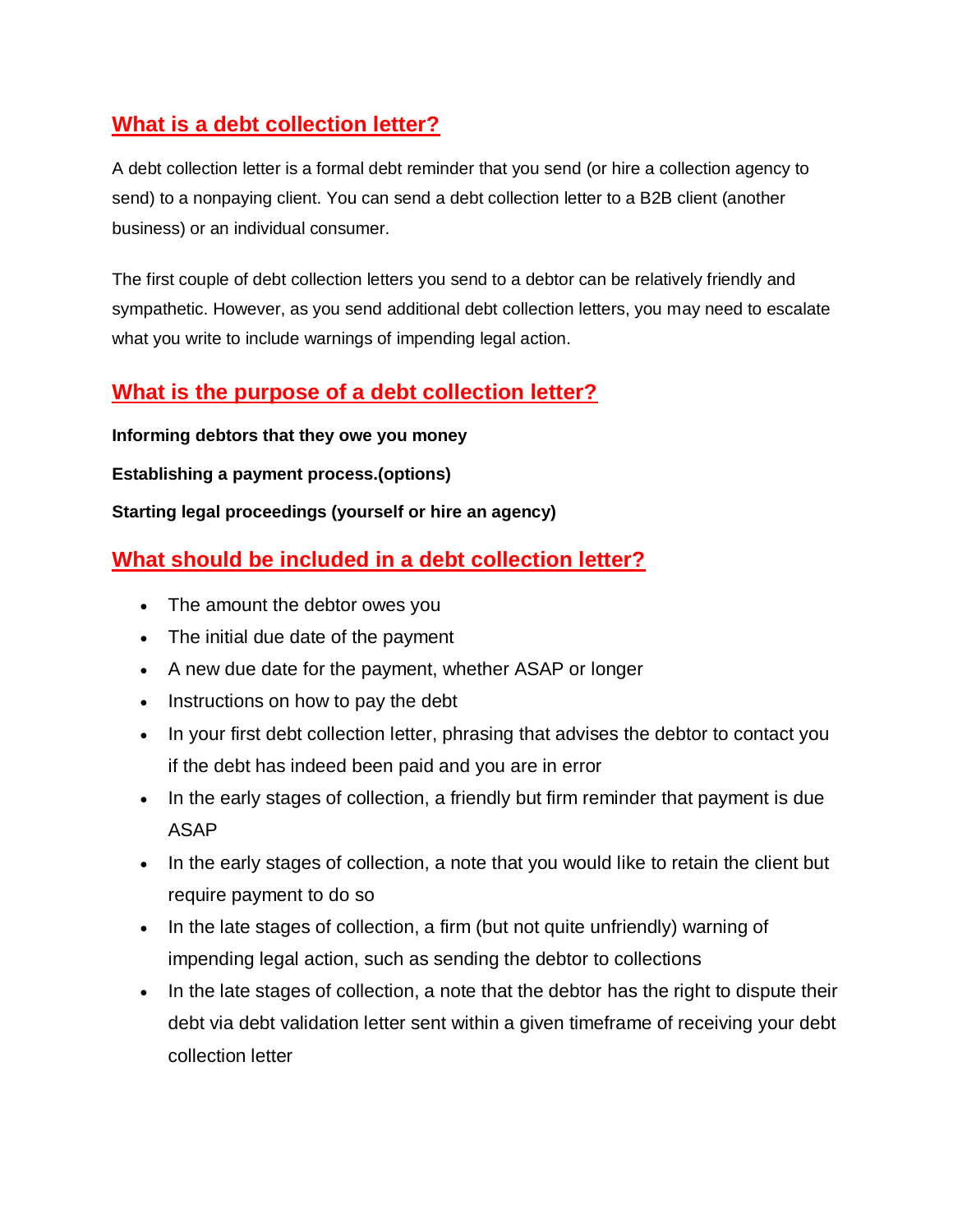# **Reminder 1**

{Enter your business name}

{Enter your address}

12 February 2022

{Recipient's name}

{Recipient's business name}

{Recipient's address}

Dear {Recipient's name}

RE: Unpaid invoice # {Enter invoice reference}

The above invoice for \${enter amount} has recently become overdue for payment. As such, we would appreciate you making this payment as soon as possible.

If there is an error on our part and payment has been made, please contact me immediately so that the matter can be rectified.

Otherwise, if there is a problem paying this amount owing, please contact me so that an alternative arrangement for payment can be made.

Yours sincerely

{Your name}

{Your position}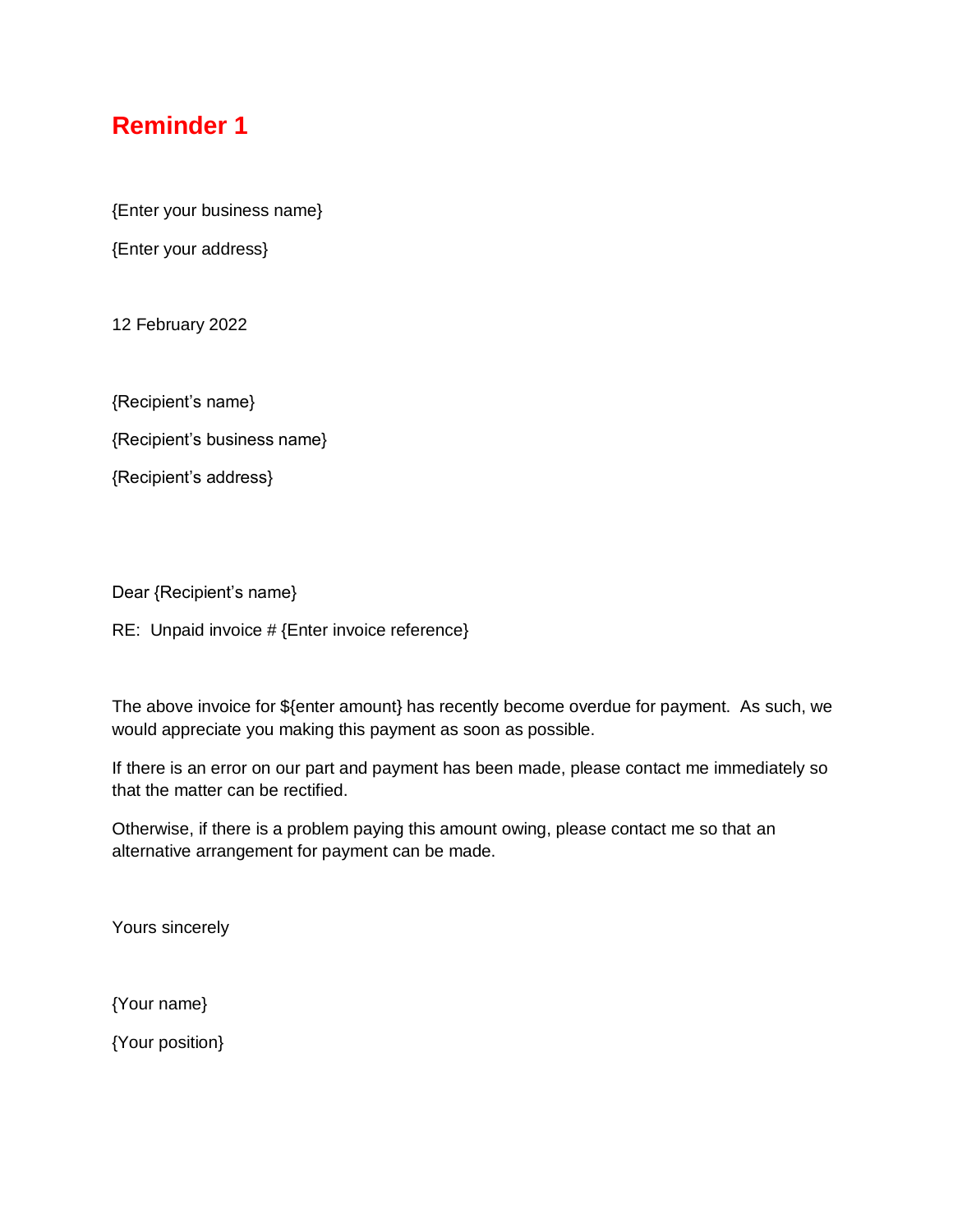## **Reminder 2**

{Enter your business name}

{Enter your address}

12 February 2022

{Recipient's name}

{Recipient's business name}

{Recipient's address}

Dear {Recipient's name}

RE: Unpaid invoice # {Enter invoice reference}

#### **Stop credit notice**

The above invoice for \${enter amount} remains unpaid despite our previous reminder. As such, we would appreciate you making this payment as soon as possible.

I value your business but regret that we are unable to continue supplying goods or services on credit while this amount remains unpaid.

If there was a problem with the goods or services supplied I urge you to contact me so that the matter can be addressed.

Otherwise, if there is a problem paying this amount owing I'm happy to discuss an alternative arrangement for payment so that we can get your account back onto normal supply as soon as possible.

Yours sincerely

{Your name}

{Your position}